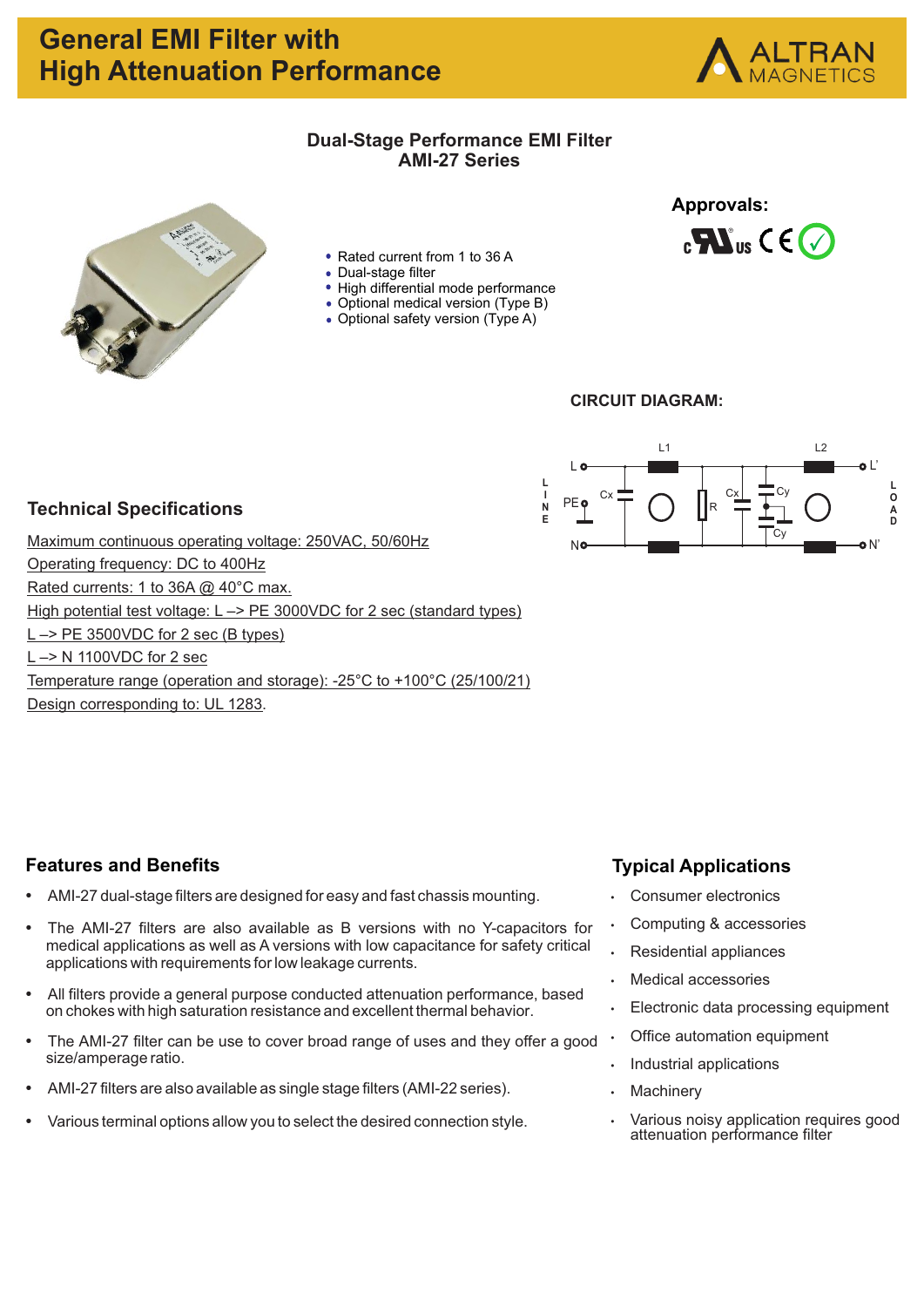# **General EMI Filter with High Attenuation Performance**



### **FILTER SELECTION TABLE**

|                                  | Rated current<br>$@40^{\circ}C(25^{\circ}C)$ | Leakage current<br>@ 250VAC/50Hz<br>$\overline{(\emptyset)}$ 120VAC/60Hz) | Inductance<br>ΣL | $\Sigma$ Cx    | Capacitance Capacitance<br>ΣCν | ΣR                      | Resistance   Connetion type |                |         |
|----------------------------------|----------------------------------------------|---------------------------------------------------------------------------|------------------|----------------|--------------------------------|-------------------------|-----------------------------|----------------|---------|
|                                  | A                                            | mA                                                                        | mH               | uF             | nF                             | $\mathsf{K}^\mathsf{o}$ | 0                           |                | 蛊       |
| AMI-27-1-X                       | 1(1.2)                                       | 0.73(0.43)                                                                | 44               | 0.66           | 9.4                            | 1000                    | 1                           | 3              |         |
| AMI-27-3-X                       | 3(3.5)                                       | 0.73(0.43)                                                                | 19.6             | 0.94           | 9.4                            | 470                     | 1                           | $\mathbf{3}$   |         |
| AMI-27-6-X                       | 6(6.9)                                       | 0.73(0.43)                                                                | 15.6             | $\overline{c}$ | 9.4                            | 220                     | $\mathbf{1}$                | $\mathbf{3}$   |         |
| AMI-27-10-X                      | 10 (11.5)                                    | 0.73(0.43)                                                                | $\boldsymbol{9}$ | $\overline{c}$ | 9.4                            | 220                     | 1                           | $\mathbf{3}$   |         |
| AMI-27-12-X                      | 12 (13.8)                                    | 0.73(0.43)                                                                | 6.5              | $\overline{2}$ | 9.4                            | 220                     | $\mathbf{1}$                | $\mathbf{3}$   |         |
| AMI-27-16-X                      | 16 (18.4)                                    | 0.73(0.43)                                                                | 5.6              | $\overline{2}$ | 9.4                            | 220                     | $\mathbf{1}$                | 3              | $\,6$   |
| AMI-27-25-X                      | 25 (28.8)                                    | 0.73(0.43)                                                                | 4                | 4.4            | 9.4                            | 220                     |                             |                | $\,6$   |
| AMI-27-36-X                      | 36 (41.4)                                    | 0.73(0.43)                                                                | 2.46             | 4.4            | 9.4                            | 220                     |                             |                | $\,6\,$ |
|                                  |                                              |                                                                           |                  |                |                                |                         |                             |                |         |
| AMI-27A-1-X                      | 1(1.2)                                       | 0.073(0.04)                                                               | 44               | 0.66           | 0.94                           | 1000                    | $\mathbf{1}$                | 3              |         |
| AMI-27A-3-X                      | 3(3.5)                                       | 0.073(0.04)                                                               | 19.6             | 0.94           | 0.94                           | 470                     | $\mathbf{1}$                | 3              |         |
| AMI-27A-6-X                      | 6(6.9)                                       | 0.073(0.04)                                                               | 15.6             | $\overline{2}$ | 0.94                           | 220                     | $\mathbf{1}$                | $\mathbf{3}$   |         |
| AMI-27A-10-X                     | 10 (11.5)                                    | 0.073(0.04)                                                               | 9                | $\overline{2}$ | 0.94                           | 220                     | $\mathbf{1}$                | $\mathbf{3}$   |         |
| AMI-27A-12-X                     | 12 (13.8)                                    | 0.073(0.04)                                                               | 6.5              | $\overline{c}$ | 0.94                           | 220                     | 1                           | $\mathbf{3}$   |         |
| AMI-27A-16-X                     | 16 (18.4)                                    | 0.073(0.04)                                                               | 5.6              | $\overline{a}$ | 0.94                           | 220                     | 1                           | $\overline{3}$ | $\,6$   |
| AMI-27A-25-X                     | 25(28.8)                                     | 0.073(0.04)                                                               | 4                | 4.4            | 0.94                           | 220                     |                             |                | 6       |
| AMI-27A-36-X                     | 36 (41.4)                                    | 0.073(0.04)                                                               | 2.46             | 4.4            | 0.94                           | 220                     |                             |                | 6       |
|                                  |                                              |                                                                           |                  |                |                                |                         |                             |                |         |
| AMI-27B-1-X                      | 1(1.2)                                       | € <b>EEO2Á €EEO1D</b>                                                     | 44               | 0.66           |                                | 1000                    | $\mathbf{1}$                | 3              |         |
| AMI-27B-3-X                      | 3(3.5)                                       | €ÈE02Á€EÈE01D                                                             | 19.6             | 0.94           |                                | 470                     | $\mathbf{1}$                | $\mathbf{3}$   |         |
| AMI-27B-6-X                      | 6(6.9)                                       | € <b>EEO2Á €EEO1D</b>                                                     | 15.6             | $\overline{2}$ |                                | 220                     | $\mathbf{1}$                | $\mathbf{3}$   |         |
| AMI-27B-10-X                     | 10 (11.5)                                    | €ÈE02Á €EÈE01D                                                            | 9                | $\overline{a}$ |                                | 220                     | 1                           | $\overline{3}$ |         |
| AMI-27B-12-X                     | 12(13.8)                                     | € <b>EEO2Á €EEO1D</b>                                                     | 6.5              | $\overline{c}$ |                                | 220                     | 1                           | $\mathbf{3}$   |         |
| AMI-27B-16-X                     | 16 (18.4)                                    | €ÈE02Á €EÈE01D                                                            | 5.6              | $\overline{2}$ |                                | 220                     | 1                           | $\mathbf{3}$   | $\,6$   |
| AMI-27B-25-X                     | 25 (28.8)                                    | € <b>EEO2Á €EEO1D</b>                                                     | 4                | 4.4            |                                | 220                     |                             |                | $\,6$   |
| AMI-27B-36-X                     | 36 (41.4)                                    | € <b>EEO2Á €EEO1D</b>                                                     | 2.46             | 4.4            |                                | 220                     |                             |                | 6       |
| Where X denotes connection style |                                              |                                                                           |                  |                |                                |                         |                             |                |         |